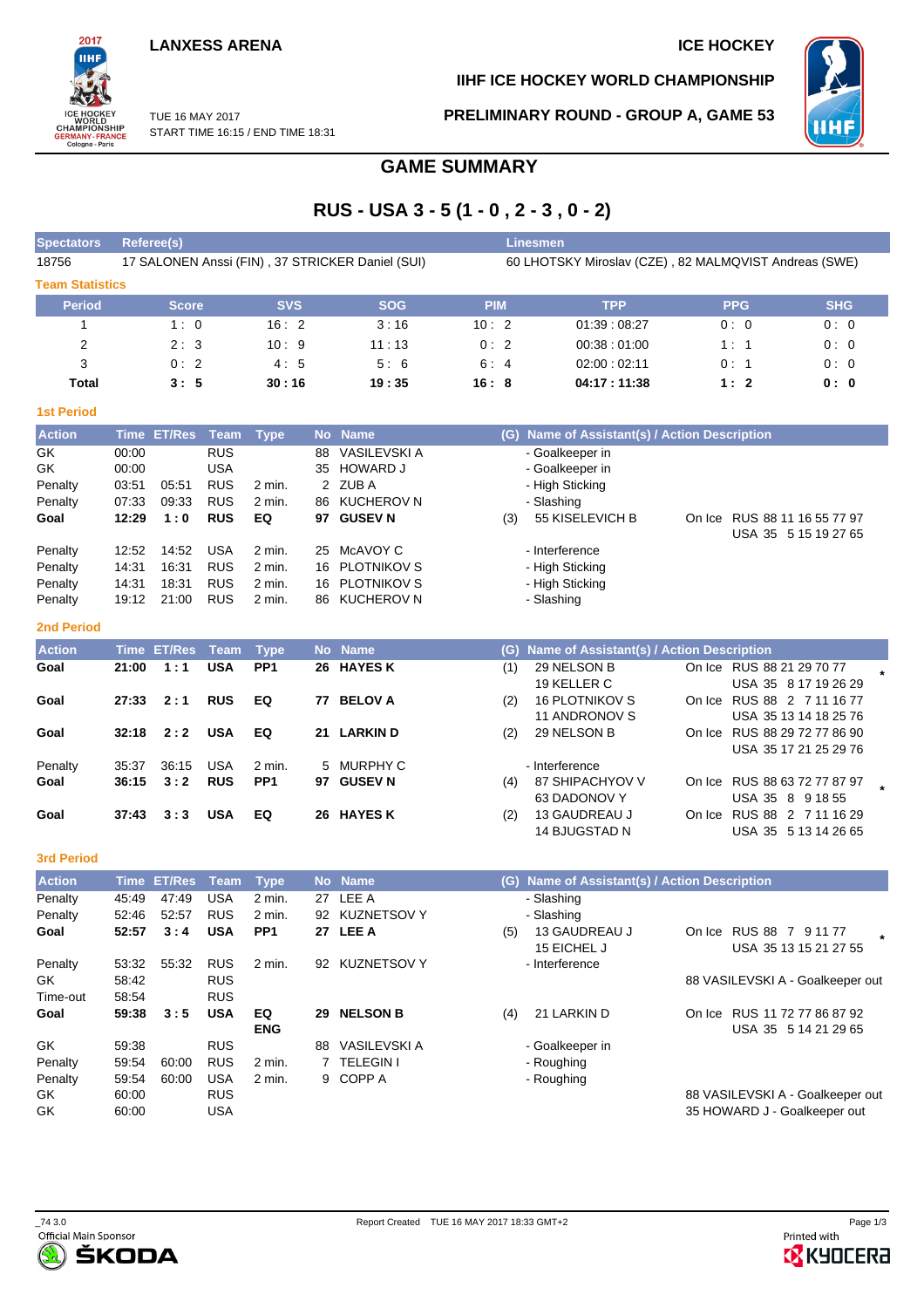





TUE 16 MAY 2017 START TIME 16:15 / END TIME 18:31

# **IIHF ICE HOCKEY WORLD CHAMPIONSHIP**



## **PRELIMINARY ROUND - GROUP A, GAME 53**

# **Goalkeeper Records**

### **Team : RUS - Russia**

| Team : USA - United States |  |  |  |  |
|----------------------------|--|--|--|--|
|----------------------------|--|--|--|--|

| No Name              | SOG SVS |       | <b>MIP</b> No Name   | <b>SOG</b> | / SVS | <b>MIP</b> |
|----------------------|---------|-------|----------------------|------------|-------|------------|
| 88 VASILEVSKI Andrei | 30      | 59:04 | 35 HOWARD Jimmy      | 19.        | 16    | 60:00      |
| 31 SOROKIN Ilya      |         |       | 37 HELLEBUYCK Connor |            |       |            |

#### **Game Statistics**

|       |               | Team: RUS (red)            |    |              |                |             |             |             |                   |       |              |                |                      |                |          |                |                |   |             |                |    |            |
|-------|---------------|----------------------------|----|--------------|----------------|-------------|-------------|-------------|-------------------|-------|--------------|----------------|----------------------|----------------|----------|----------------|----------------|---|-------------|----------------|----|------------|
|       |               | Head Coach: ZNAROK Oleg    |    |              |                |             |             |             |                   |       |              |                | <b>Shots on Goal</b> |                |          |                |                |   | Time on Ice |                |    |            |
|       | <b>No Pos</b> | <b>Name</b>                | G. | $\mathsf{A}$ | P              |             |             |             | PIM FO+ FO- FO+/- | FO%   |              | $\overline{2}$ |                      | 3 OT TS        | $+/-$    |                | $\overline{2}$ | 3 | <b>OT</b>   | <b>TOT SHF</b> |    | <b>AVG</b> |
| 4 D   |               | <b>GAVRIKOV Vladislav</b>  | 0  | $\Omega$     | $\Omega$       | $\Omega$    | 0           | $\Omega$    | $\Omega$          | 0.00  | 0            | 1              | $\Omega$             | 1              | $\Omega$ |                | 5:34 5:06 5:42 |   |             | 16:22          | 32 | 0:30       |
| 7 F   |               | <b>TELEGIN Ivan</b>        | 0  | $\Omega$     | $\Omega$       | 2           | $\mathbf 0$ | 0           | 0                 | 0.00  | $\mathbf{1}$ | $\Omega$       | 1                    | 2              | 0        |                | 4:33 4:41 5:08 |   |             | 14:22          | 25 | 0:34       |
| 11 F  |               | ANDRONOV Sergei +A         | 0  | 1            |                | 0           | 13          | 13          | 0                 | 50.00 | 0            | 0              | 1                    | 1              | $\Omega$ |                | 5:22 5:29 5:54 |   |             | 16:45          | 29 | 0:34       |
| 16 F  |               | PLOTNIKOV Sergei           | 0  |              |                | 4           | 0           | 0           | $\Omega$          | 0.00  | 0            | 0              | $\Omega$             | 0              | $+1$     |                | 4:45 4:09 6:15 |   |             | 15:09          | 23 | 0:39       |
| 55 D  |               | KISELEVICH Bogdan          | 0  | 1            | 1              | $\Omega$    | 0           | 0           | 0                 | 0.00  | 1            | 0              | 0                    | 1              | $+1$     |                | 5:46 6:33 6:01 |   |             | 18:20          | 30 | 0:36       |
| 9 D   |               | ANTIPIN Viktor (BP)        | 0  | 0            | 0              | 0           | 0           | 0           | 0                 | 0.00  | 0            | 1              | 0                    | 1              | 0        |                | 5:22 7:04 5:02 |   |             | 17:28          | 32 | 0:32       |
| 63 F  |               | DADONOV Yevgeni            | 0  | 1            | 1              | 0           | $\mathbf 0$ | $\mathbf 0$ | 0                 | 0.00  | $\mathbf 0$  | 0              | $\Omega$             | 0              | $\Omega$ |                | 4:48 4:35 4:42 |   |             | 14:05          | 19 | 0:44       |
| 77 D  |               | BELOV Anton +C             |    | 0            |                | $\mathbf 0$ | 0           | 0           | $\Omega$          | 0.00  | 0            | 1              | $\Omega$             | 1              | 0        |                | 6:13 4:32 6:25 |   |             | 17:10          | 30 | 0:34       |
| 87 F  |               | SHIPACHYOV Vadim +A        | 0  | 1            | 1              | $\Omega$    | 3           | 5           | $-2$              | 37.50 | 0            | 0              | 0                    | 0              | -1       |                | 4:25 6:01 6:47 |   |             | 17:13          | 21 | 0:49       |
| 97 F  |               | <b>GUSEV Nikita</b>        | 2  | 0            | $\overline{2}$ | $\Omega$    | 0           | 0           | $\Omega$          | 0.00  | 1            | 2              | $\Omega$             | 3              | $+1$     |                | 4:18 4:17 4:27 |   |             | 13:02          | 20 | 0:39       |
| 29 D  |               | PROVOROV Ivan              | 0  | 0            | 0              | 0           | 0           | 0           | $\mathbf 0$       | 0.00  | 0            | 0              | 1                    | 1.             | $-2$     | 6:29 4:33 4:09 |                |   |             | 15:11          | 27 | 0:33       |
| 70 F  |               | <b>TKACHYOV Vladimir</b>   | 0  | 0            | 0              | 0           |             | 1           | 0                 | 50.00 | 0            | $\Omega$       | $\Omega$             | 0              | $\Omega$ |                | 3:05 0:36 0:00 |   |             | 3:41           | 6  | 0:36       |
| 72 F  |               | <b>PANARIN Artemi</b>      | 0  | 0            | 0              | $\Omega$    | 0           | 0           | $\Omega$          | 0.00  | 0            | 1              | 1                    | 2              | $-2$     | 3:35 5:41 6:20 |                |   |             | 15:36          | 22 | 0:42       |
| 86 F  |               | <b>KUCHEROV Nikita</b>     | 0  | 0            | 0              | 4           | 0           | 0           | 0                 | 0.00  | 0            | 1              | 1                    | $\overline{2}$ | $-2$     | 3:28 4:41 4:55 |                |   |             | 13:04          | 21 | 0:37       |
| 90 F  |               | NAMESTNIKOV Vladislav      | 0  | 0            | $\Omega$       | $\Omega$    | 5           | 5           | 0                 | 50.00 | 0            | 1              | 0                    | 1              | $-1$     |                | 5:30 4:20 4:46 |   |             | 14:36          | 24 | 0:36       |
| 2 D   |               | <b>ZUB Artyom</b>          | 0  | 0            | 0              | 2           | 0           | 0           | $\Omega$          | 0.00  | 0            | 0              | 0                    | 0              | 0        |                | 4:33 5:27 2:51 |   |             | 12:51          | 25 | 0:30       |
| 21 F  |               | <b>BARABANOV Alexander</b> | 0  | 0            | 0              | 0           | 0           | 0           | 0                 | 0.00  | 0            | 1              | 0                    | 1              | 0        |                | 4:32 5:08 3:51 |   |             | 13:31          | 20 | 0:40       |
| 43 F  |               | NICHUSHKIN Valeri          | 0  | 0            | 0              | 0           | 0           | 0           | 0                 | 0.00  | 0            | 0              | 0                    | 0              | 0        |                | 2:02 4:26 2:29 |   |             | 8:57           | 14 | 0:38       |
| 81 D  |               | <b>ORLOV Dmitri</b>        | 0  | 0            | 0              | 0           | 0           | 0           | $\Omega$          | 0.00  | 0            | 1              | 0                    | 1              | 0        |                | 4:28 6:29 6:18 |   |             | 17:15          | 27 | 0:38       |
| 92 F  |               | KUZNETSOV Yevgeni          | 0  | 0            | $\Omega$       | 4           | 7           | 4           | 3                 | 63.64 | 0            | 1              | $\Omega$             | 1              | -1       |                | 2:04 6:50 6:25 |   |             | 15:19          | 21 | 0:43       |
| 31 GK |               | <b>SOROKIN Ilya</b>        | 0  | 0            | 0              | 0           |             |             |                   |       | 0            | 0              | 0                    | 0              |          |                |                |   |             |                |    |            |
| 88 GK |               | <b>VASILEVSKI Andrei</b>   | 0  | 0            | 0              | 0           |             |             |                   |       | 0            | 0              | $\Omega$             | 0              |          |                |                |   |             |                |    |            |
| Total |               |                            | 3  | 5            | 8              | 16          | 29          | 28          | 1.                | 50.88 | 3            | 11             | 5                    | 19             |          |                |                |   |             |                |    |            |

| Team : USA (white) |  |
|--------------------|--|
|                    |  |

| <b>Head Coach: BLASHILL Jeff</b> |                          |          |                |                |                |                |          |                   |        | <b>Shots on Goal</b> |                |             |          |       |      | Time on Ice          |   |           |            |            |            |
|----------------------------------|--------------------------|----------|----------------|----------------|----------------|----------------|----------|-------------------|--------|----------------------|----------------|-------------|----------|-------|------|----------------------|---|-----------|------------|------------|------------|
| No Pos                           | <b>Name</b>              | G.       | А              | P              |                |                |          | PIM FO+ FO- FO+/- | FO%    |                      | $\overline{2}$ | 3 OT TS     |          | $+/-$ |      | $\overline{2}$       | 3 | <b>OT</b> | <b>TOT</b> | <b>SHF</b> | <b>AVG</b> |
| 5 D                              | MURPHY Connor +C         | $\Omega$ | 0              | 0              | $\overline{2}$ | 0              | 0        | 0                 | 0.00   | 1                    | $\overline{2}$ | $\mathbf 0$ | 3        | $+1$  |      | 4:13 6:14 7:07       |   |           | 17:34      | 30         | 0:35       |
| 15 F                             | EICHEL Jack              | 0        |                | 1              | $\Omega$       | 3              | 6        | $-3$              | 33.33  | 2                    |                |             | 4        | -1    |      | 7:21 6:28 5:34       |   |           | 19:23      | 27         | 0:43       |
| 19 F                             | <b>KELLER Clayton</b>    | 0        |                |                | 0              | 0              | $\Omega$ | 0                 | 0.00   | 0                    |                | $\Omega$    |          |       |      | 5:26 4:26 3:08       |   |           | 13:00      | 17         | 0:45       |
| 27 F                             | <b>LEE Anders</b>        | 1        | 0              | 1              | 2              | 0              | 0        | 0                 | 0.00   | 3                    | 1              |             | 5        | $-1$  |      | 6:33 5:46 5:39       |   |           | 17:58      | 27         | 0:39       |
| 55 D                             | <b>HANIFIN Noah</b>      | 0        | 0              | 0              | $\Omega$       | 0              | $\Omega$ | 0                 | 0.00   | 1                    | -1             | 0           | 2        | 0     |      | 8:31 5:49 7:36       |   |           | 21:56      | 30         | 0:43       |
| 8 D                              | <b>TROUBA Jacob</b>      | 0        | 0              | 0              | 0              | 0              | 0        | 0                 | 0.00   | 0                    | 0              |             |          | 0     |      | 5:24 6:06 7:30       |   |           | 19:00      | 29         | 0:39       |
| 17 F                             | <b>SCHMALTZ Nick</b>     | $\Omega$ | 0              | 0              | $\mathbf 0$    | 0              | $\Omega$ | $\Omega$          | 0.00   | 1                    | $\mathbf 0$    | $\Omega$    |          | $+1$  |      | 5:20 5:20 3:39       |   |           | 14:19      | 24         | 0:35       |
| 21 F                             | LARKIN Dylan +A (BP)     |          |                | $\overline{2}$ | 0              | 17             | 9        | 8                 | 65.38  | 3                    | $\overline{2}$ | 0           | 5        | $+2$  |      | 8:24 5:36 7:13       |   |           | 21:13      | 37         | 0:34       |
| 29 F                             | NELSON Brock +A          |          | $\overline{2}$ | 3              | $\Omega$       | 0              | 0        | 0                 | 0.00   | $\mathbf 0$          | 2              |             | 3        | $+2$  |      | 6:34 4:57 6:41       |   |           | 18:12      | 30         | 0:36       |
| 65 D                             | <b>DEKEYSER Danny</b>    | 0        | 0              | 0              | $\Omega$       | 0              | 0        | 0                 | 0.00   | $\Omega$             | 0              | $\Omega$    | 0        | $+1$  |      | 3:57 5:43 6:45       |   |           | 16:25      | 28         | 0:35       |
| 13 F                             | <b>GAUDREAU Johnny</b>   | 0        | 2              | 2              | $\mathbf 0$    | 0              | $\Omega$ | $\Omega$          | 0.00   | 2                    |                | $\Omega$    | 3        | 0     |      | 8:25 5:27 5:55       |   |           | 19:47      | 31         | 0:38       |
| 14 F                             | <b>BJUGSTAD Nick</b>     | 0        | 1              | 1              | 0              | 2              | 4        | $-2$              | 33.33  | 1                    | 0              | $\Omega$    | 1        | $+1$  |      | 4:17 5:04 5:50       |   |           | 15:11      | 23         | 0:39       |
| 25 D                             | <b>McAVOY Charlie</b>    | 0        | 0              | 0              | 2              | 0              | 0        | 0                 | 0.00   | 1                    | 0              | 0           |          | 0     |      | 4:32 8:15 5:50       |   |           | 18:37      | 26         | 0:42       |
| 26 F                             | <b>HAYES Kevin</b>       | 2        | 0              | $\overline{2}$ | 0              | $\overline{2}$ | 6        | $-4$              | 25.00  | 0                    | 2              |             | 3        | $+1$  |      | 6:41 6:09 5:46       |   |           | 18:36      | 30         | 0:37       |
| 76 D                             | SKJEI Brady              | 0        | 0              | 0              | $\Omega$       | 0              | $\Omega$ | 0                 | 0.00   | $\Omega$             | 0              | $\Omega$    | 0        | 0     |      | 4:56 5:52 4:25       |   |           | 15:13      | 25         | 0:36       |
| 7 F                              | COMPHER J.T.             | 0        | 0              | 0              | 0              |                | 0        |                   | 100.00 | 0                    | 0              | 0           | 0        | 0     |      | 1:49 3:10 2:13       |   |           | 7:12       | 15         | 0:28       |
| 9 F                              | <b>COPP Andrew</b>       | 0        | 0              | 0              | 2              | 0              |          | -1                | 0.00   | 0                    | 0              | 1           | 1        | 0     | 3:21 | 4:06 4:22            |   |           | 11:49      | 21         | 0:33       |
| 12 F                             | <b>GREENWAY Jordan</b>   | 0        | 0              | 0              | 0              | 0              | 0        | 0                 | 0.00   | 0                    | 0              | $\Omega$    | 0        | 0     |      | $0:00$ $0:00$ $0:00$ |   |           | 0:00       | 0          | 0:00       |
| 18 F                             | <b>DVORAK Christian</b>  | 0        | 0              | 0              | 0              | 3              | 3        | $\Omega$          | 50.00  | 1                    | $\mathbf 0$    | 0           | 1        | -1    |      | 2:09 3:46 2:28       |   |           | 8:23       | 13         | 0:38       |
| 57 D                             | van RIEMSDYK Trevor      | 0        | 0              | $\Omega$       | $\Omega$       | $\Omega$       | 0        | 0                 | 0.00   | 0                    | 0              | $\Omega$    | 0        | 0     |      | $0:00$ 1:00 0:00     |   |           | 1:00       | 2          | 0:30       |
| 35 GK                            | <b>HOWARD Jimmy</b>      | 0        | 0              | 0              | 0              |                |          |                   |        | 0                    | 0              | 0           | 0        |       |      |                      |   |           |            |            |            |
| 37 GK                            | <b>HELLEBUYCK Connor</b> | 0        | 0              | 0              | $\Omega$       |                |          |                   |        | 0                    | 0              | $\Omega$    | $\Omega$ |       |      |                      |   |           |            |            |            |